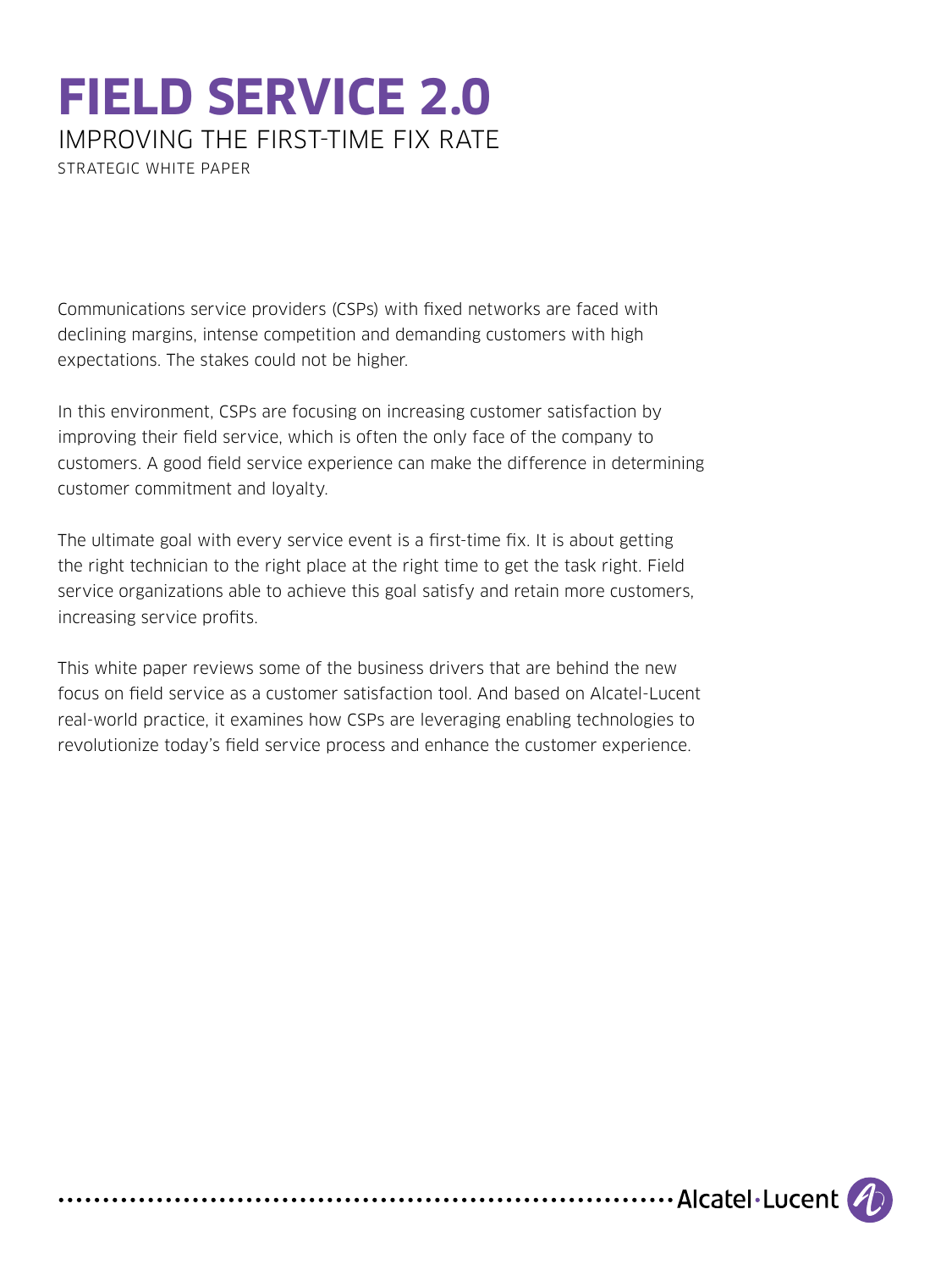# **TABLE OF CONTENTS**

[Introduction / 1](#page-2-0)

[Driving forces for optimizing field service / 1](#page-2-0) [Declining customer value and satisfaction / 2](#page-3-0) [High cost and low profit for service / 2](#page-3-0) [Lost opportunities for service revenue / 3](#page-4-0)

[Alcatel-Lucent and field service excellence / 4](#page-5-0) [Automation / 4](#page-5-0) [Mobility: Anywhere, anytime access / 6](#page-7-0) [Consolidation and collaboration / 7](#page-8-0) [Putting the concept to work / 8](#page-9-0)

[Conclusion / 9](#page-10-0)

[Acronyms / 9](#page-10-0)

[References / 9](#page-10-0)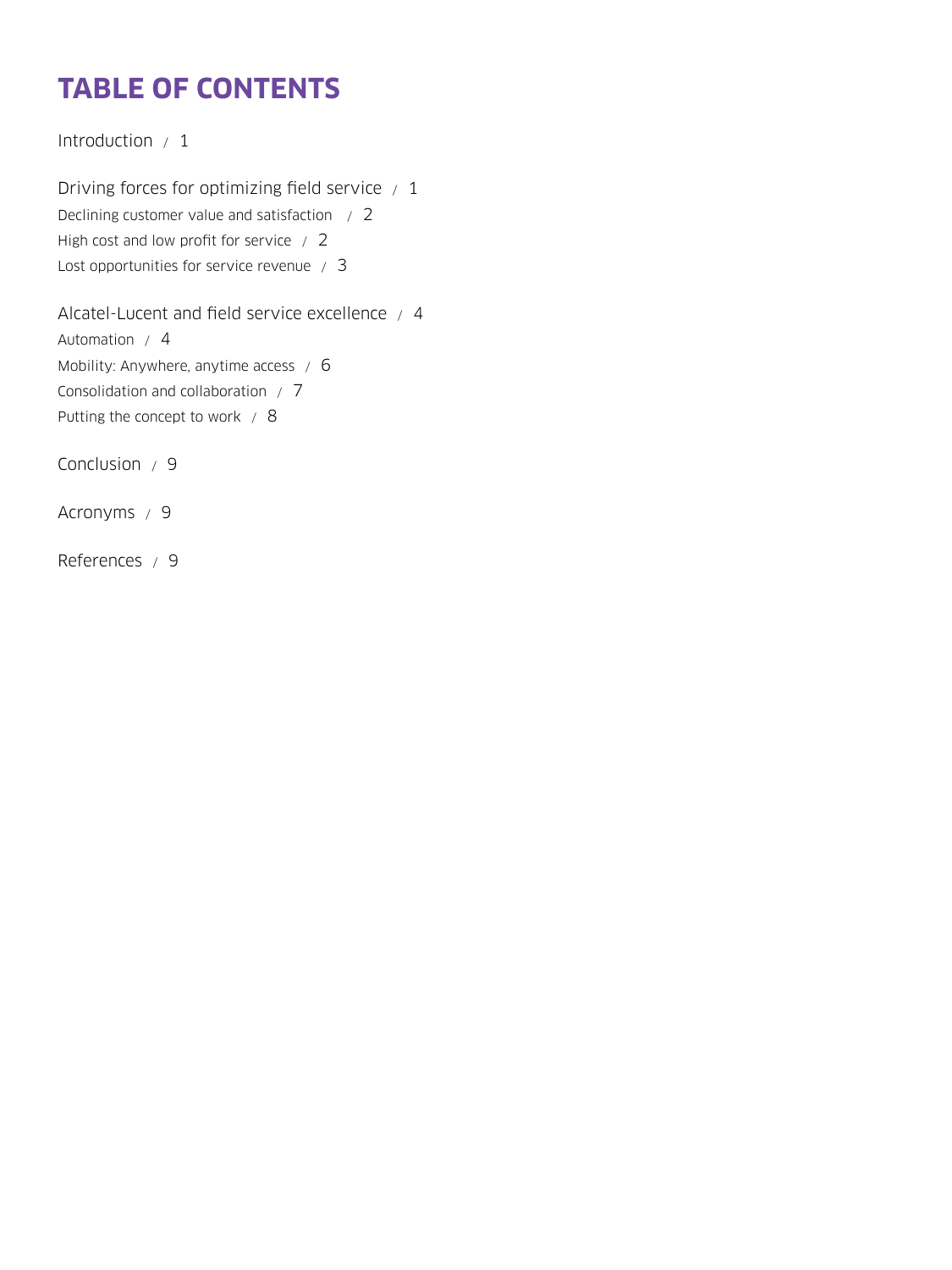# <span id="page-2-0"></span>**INTRODUCTION**

Successful field service strives to deliver excellent customer service while also working as efficiently as possible, continually providing service that is better, faster and cheaper. Today, field service teams for fixed networks must also address the challenges of managing an environment of increasing complexity with new broadband services and networks — and with an ever-growing base of demanding customers who have high expectations.

Communications service providers (CSPs) know all the reasons why they need to boost first-time fix rate: to improve customer satisfaction and field service profitability, and to avoid the cost of trucks for a second (or third!) service call.

Thanks to new enabling technologies, CSPs now have the tools to meet these challenges. Mobile solutions, for example, empower field service organizations to deliver a modern and highly efficient field service model.

According to Aberdeen Group research, the technologies most commonly deployed by best-in-class companies are:

- Knowledge management (41percent)
- Business intelligence (38 percent )
- End-to-end service management (34 percent)
- Customer relationship management (34 percent)
- Customer portals (34 percent)
- Remote service/smart service solutions (24 percent)

These technologies help best-in-class companies better manage service activities and improve customer retention and revenues.

This white paper reviews some of the business drivers that are behind the new focus on field service as a customer satisfaction tool. And based on Alcatel-Lucent real-world practice, it examines how CSPs can leverage a more agile, intelligent approach and enabling technologies to revolutionize today's field service process and enhance the customer experience.

### **DRIVING FORCES FOR OPTIMIZING FIELD SERVICE**

Field service has traditionally worked as follows. Something breaks or needs to be installed. The customer notifies the CSP. Dispatch schedules a field service technician. The technician arrives, resolves the issue, then moves on to the next job.

This process repeats itself for many CSPs, many times over, every day. As a result, CSPs have become very good at scheduling technicians. However, good scheduling of technicians does not equal good field service or satisfied customers.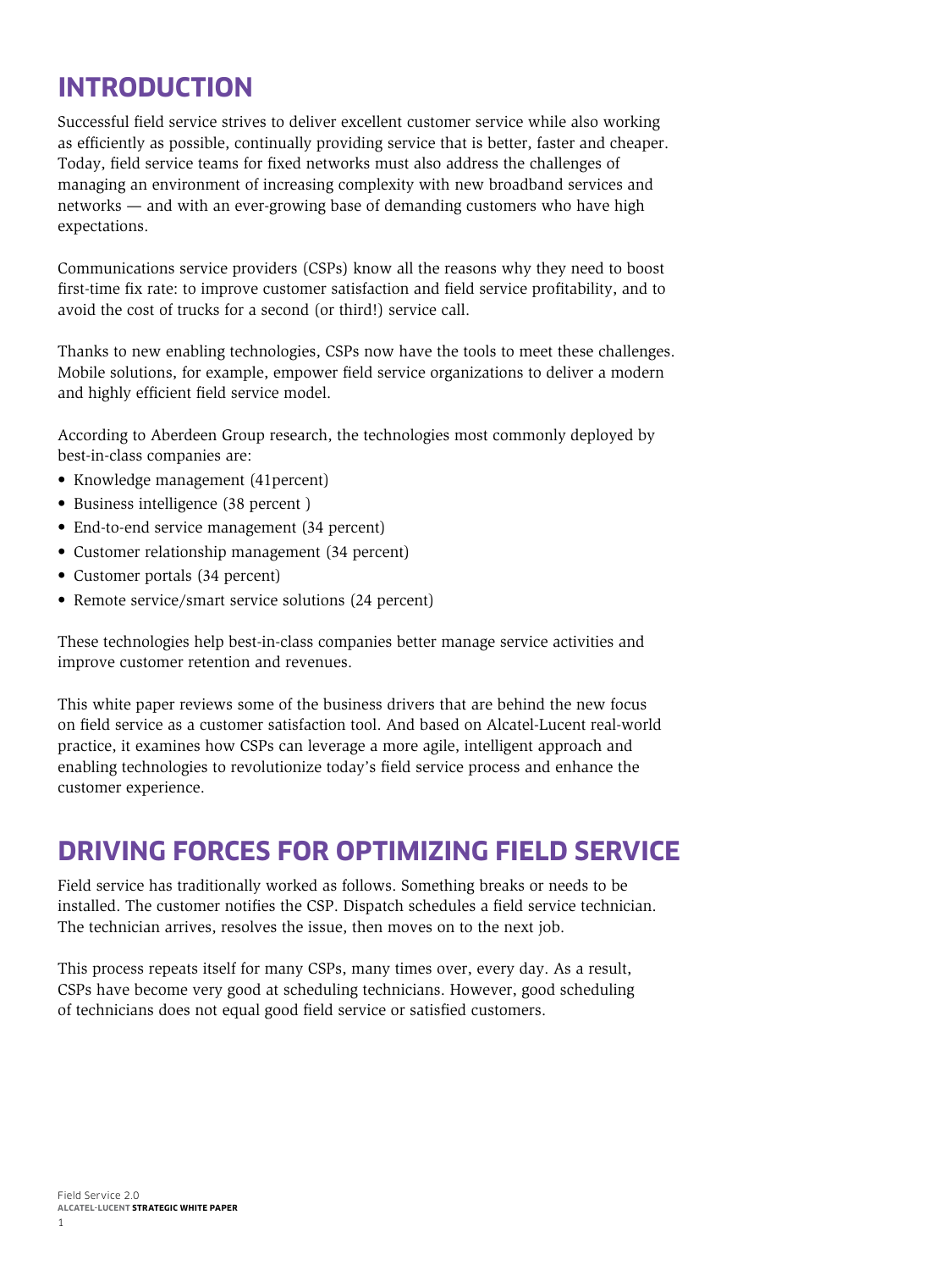<span id="page-3-0"></span>Field service by nature means there has been a disruption in a consumer's life or an organization's productivity. Equipment has failed, service has been disrupted and the customer is unhappy. The CSP is starting from a disadvantaged position and must turn the situation around by providing exceptional field service — or face the negative consequences of suboptimal field service:

- **• Declining customer value and satisfaction:** Service typically represents the most direct interaction between the customer and the CSP. So, the service had better be good or customers will be dissatisfied — and dissatisfied customers leave.
- **• High cost and low profit for service:** The burdens of inefficient field service management add up quickly. Inefficient field service increases the amount of time the customer is stuck with a non-performing asset, thereby increasing the amount of time that the customer is not generating revenue from that asset as well as increasing the amount of time that the customer must spend appeasing his/ her own customers. All of this eventually leads to lower renewal rates and, ultimately, CSP customer loss.
- **• Lost opportunities for service revenue:** Inconsistent and unpredictable Service Level Agreement (SLA) compliance severely reduces the CSP's chances of winning contract renewals or upsells. The ability to upsell services and upgrades may be sacrificed forever. The CSP may be unable to expand field service offerings into new regions or markets, especially if manual processes prove too difficult to scale.

Field service management is all about getting the right field service technician to the right place at the right time — with the right service parts, tools and information — to get the service task right. Here's how lack of a first-time fix can significantly impact key field service goals.

#### **Declining customer value and satisfaction**

Putting operational costs and field service technician productivity aside, the inability to resolve issues during a first visit is very likely to cause customer dissatisfaction. The pain is compounded when service downtime persists. As the customer's experience with the service suffers, customer satisfaction declines — and the CSP may miss the chance to retain and grow the customer relationship.

Recent market research<sup>1</sup> reveals that a lower than 50 percent level of first-time fix can be catastrophic, resulting in a customer satisfaction level of less than 50 percent. Organizations should strive for a 90 percent and above level of first-time fixes, which leads to a 90 percent or higher level of customer satisfaction. Excellent customer satisfaction in turn leads to higher customer loyalty and retention and revenue growth.

#### **High cost and low profit for service**

Field service visits can be extremely expensive, especially those that do not lead to resolution. Cost-per-dispatch estimates begin at \$150<sup>2</sup> per dispatch and extend to \$1,000 and more depending on the industry and type of service work.

What isn't accounted for in these numbers is the opportunity cost, the amount of service work that could have been attended to with an increased focus on first-time fixes. For example, research results from The Service Council show that the average first-time fix rate hovers at 77 percent<sup>3</sup>. This means that 23 percent of service visits require some type of field service follow-up, adding cost per extra dispatch as well as taking field agents away from other service work they could have been performing.

Field Service 2.0 **ALCATEL-LUCENT STRATEGIC WHITE PAPER**

[The Service Council](http://www.theservicecouncil.com/), 2013 field service research

All dollar amounts are in US dollars.

<sup>3</sup> **[The Service Council](http://www.theservicecouncil.com/)**, 2013 field service research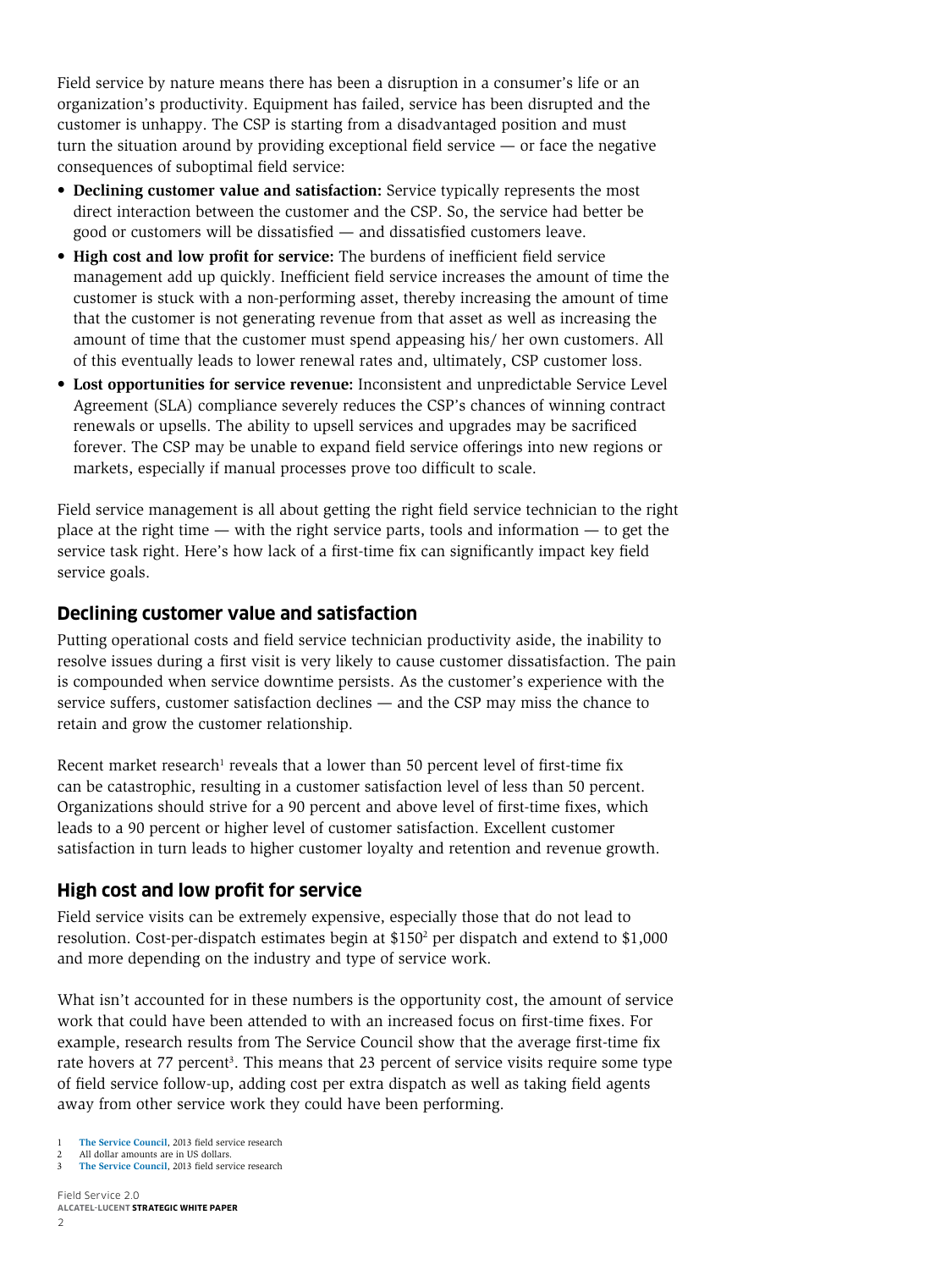<span id="page-4-0"></span>Clearly, field service technicians are one of the largest expenses for CSPs. Therefore, introducing field service efficiency is critical to meet expense objectives [1].

Aberdeen Group found that organizations with an 80 percent and above level of first-time fix experienced far higher customer satisfaction and retention rates than organizations that averaged a sub-50 percent level of first-time fix [2].

#### **Lost opportunities for service revenue**

In cases where revenue growth is tied to upsell, cross-sell or new service-based solutions, permission to approach customers with these offers is contingent on service work being done efficiently. The scenario where the field service technician fails to fix a customer's issue and then tries to follow up with a cross-sell opportunity is bound to end in failure.

Very few companies can achieve or sustain high customer loyalty without loyal, engaged employees. Engaged employees are enthusiastic about their work and their company. Employee promoters power strong business performance because they provide better experiences for customers; approach the job with energy, which enhances productivity; and come up with creative and innovative ideas for product, process and service improvements [5].

#### Figure 1. The Promoter Flywheel



Source: Rob Markey, *Introducing the Promoter Flywheel,* **[Customer Advocacy Blog](http://www.robmarkey.com/customer-advocacy-blog/2011/2/9/introducing-the-promoter-flywheel.html)**

Communications service providers, therefore, have good reason to want to earn the enthusiastic loyalty of their customer-facing employees — the field service technicians. When field service teams are empowered with the appropriate technologies, they become far more mobile and adaptable. As a result, they gain the ability to resolve customer issues more quickly, handle higher work volumes with less effort, and improve their overall operating efficiency. Empowering field service teams with appropriate technologies also translates into better service — and happier customers, employees and shareholders.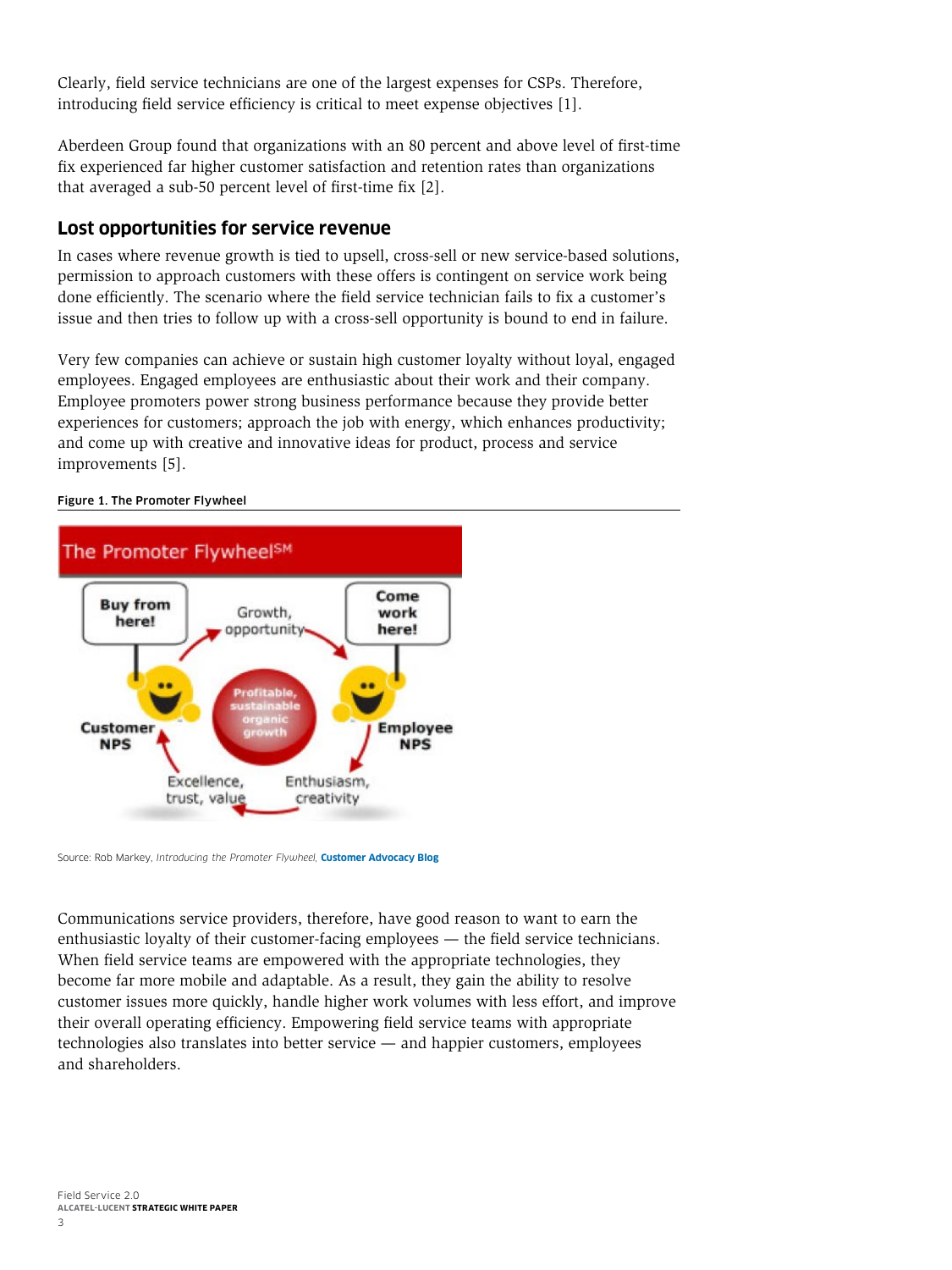# <span id="page-5-0"></span>**ALCATEL-LUCENT AND FIELD SERVICE EXCELLENCE**

Alcatel-Lucent's real-world knowledge of field service revealed that the right solution for field workforce management promises both the capability and the flexibility to deliver best-in-class field service and ultimately results in excellent customer satisfaction. In mature markets characterized by increasing product commoditization and price erosion, excellent customer satisfaction is key to increasing customer value and company profits.

For Alcatel-Lucent, an optimized field service solution empowers lower-cost service methods, including remote service, self-service and fixes by phone or mail from the contact center. An optimized approach incorporates several essential elements, including:

- Automation
- Mobility
- Consolidation and collaboration

#### **Automation**

As CSPs look for ways to scale their fiber deployments to meet the exploding demand for high-bandwidth services, a more sophisticated and automated approach — one that delivers better operational efficiencies and enhances the customer experience — is necessary.

Communications service providers need the ability to automate and remotely manage broadband access network operations at three key stages of the customer lifecycle:

- 1. Service activation
- 2. Support
- 3. Proactive maintenance

This approach will enables CSPs to accelerate time-to-market, reduce operating expenses, and maximize their capital investments. The ultimate prize, of course, is long-term customer loyalty.

Several key technology capabilities are necessary to achieve this level of remote management, including:

- Leveraging measurement capabilities native to the available network equipment by using vendor-agnostic network elements; this approach avoids the need for manual (and therefore error-prone) external test equipment
- Numerical analysis of network measurements to enable accurate fault detection
- On-demand and routine line quality inspections to remotely and quickly determine the cause of problems after an installation, upgrade or repair
- Proactive fault detection and localization of the fiber section (feeder, collector or drop) and vectoring/bonding/binder group section
- Ability to identify and analyze long-term degradation trends
- A network infrastructure-centric database for maintaining long-term data consistency

#### Automating service activation

Service activation is the first point of contact with the customer, and automating this experience has been one of the key capabilities that CSPs worldwide have leveraged to jump-start widespread customer adoption of broadband services. This technology has greatly reduced the need for expensive truck rolls to the customer site to install service, allowing CSPs to rapidly grow their subscriber bases while ensuring a positive and consistent user experience.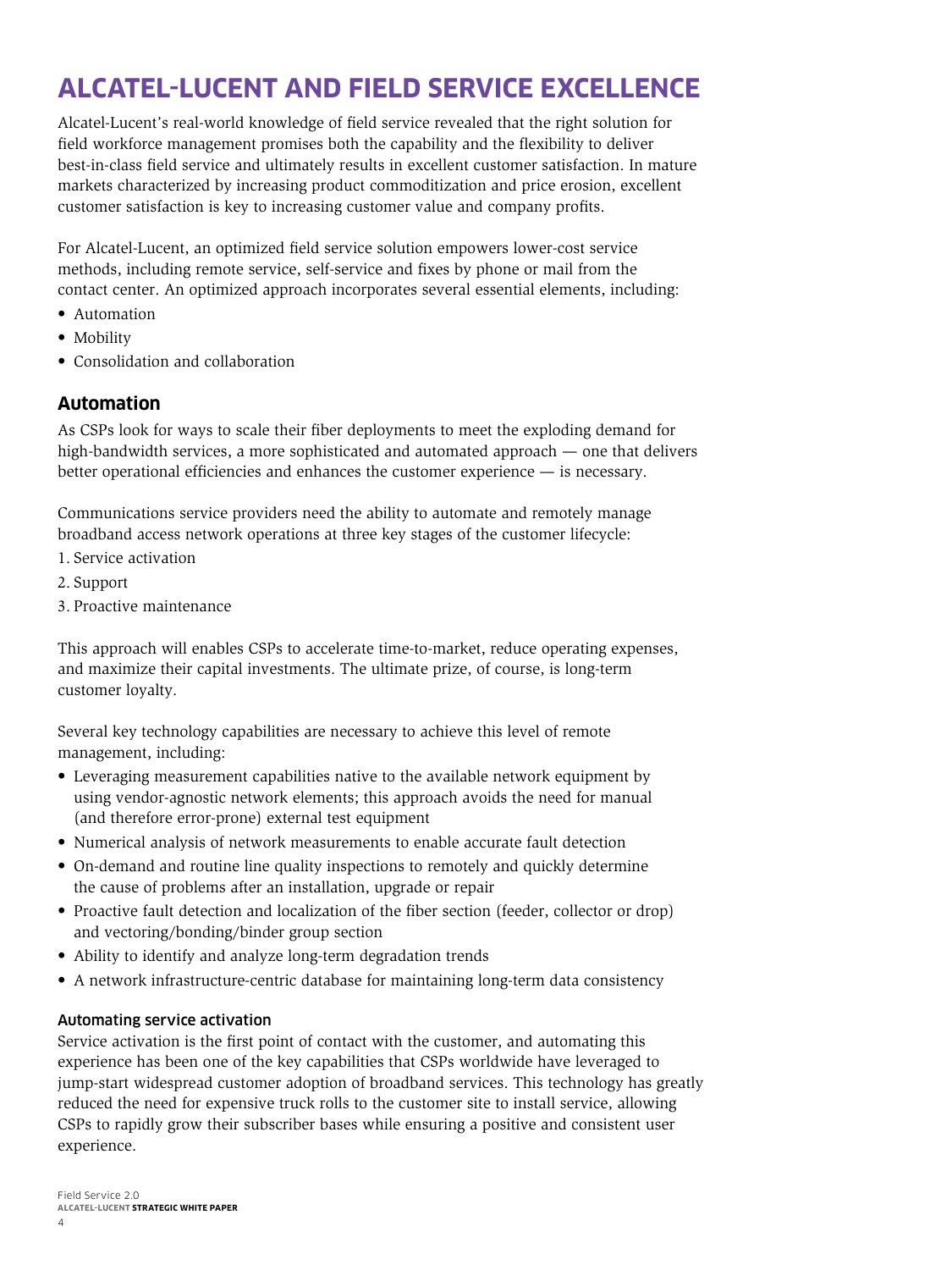In the same way, automated and remote broadband service activation allows CSPs to scale their new broadband access networks and services quickly without expensive truck rolls and in-home testing. In the short term, on-site technicians can use service activation tools to reduce the time spent at the customer site. Longer-term, customer self-installation and remote activation tools will in many cases eliminate the need for truck rolls altogether.

#### Enhanced troubleshooting and support

Whether it's during service activation or for an existing customer, field service technicians need better tools for diagnosing and resolving support issues. Improved visibility into the network and attached devices can help service technicians resolve problems more efficiently and effectively.

For example, line stability problems (typically caused by bad contacts, electrical interference or impulse noise) are often complex and intermittent, and therefore frequently go undiagnosed by legacy external test facilities. Without the proper tools to forecast or troubleshoot the issues, service providers can face significant increases in operating expenses (OPEX), longer time to repair and, most important, customer dissatisfaction and churn when problematic lines cannot reach the higher bit rates that today's consumers demand.

Two main areas where remote management can offer the greatest efficiency gains are fault localization and escalation.

**• Fault localization:** Understanding the nature of a fault and where it resides can significantly reduce the time and expense it takes to repair it. For example, knowing exactly which fiber cable is failing helps CSPs dispatch the field service technician to the site with the right tools (such as aerial fiber, underground cabling or a cabinet).

In passive optical networks (PONs), an optical time-domain reflectometer (OTDR) provides the distance to the fault, but not to the specific collector branch where the fault resides. Adding the ability to identify end-to-end behavior allows the technician to identify a common point of failure. By collecting in-line data from both views, the exact location of the fault can be determined, reducing time to repair.

In vectored networks, an impairment such as intermittent (bad) contact has consequences for the line itself, and these can also be propagated and multiplied to other "good" copper lines in the same bundle after activating vectoring.

Group or binder diagnosis adds an indispensable dimension to the diagnostic capabilities of the field service in control of no-fault-found rates. By isolating issues on a line that can disturb other lines in the same binder, field service is able to achieve higher rates of first-time fixes and elimˆinate wrong dispatches while satisfying and retaining more customers.

**• Fault escalation:** After a fault has been identified and its location determined, field support technicians need to be able to accurately communicate the diagnostic data in order to efficiently escalate the issue to the proper channels. Customer-repairable faults can be solved on site by a field technician or escalated to customer support.

After an issue is escalated, accurate information is key to routing the case to the proper channels for resolution. This reduces support case backlogs, clearing the support desk to work on more complex problems.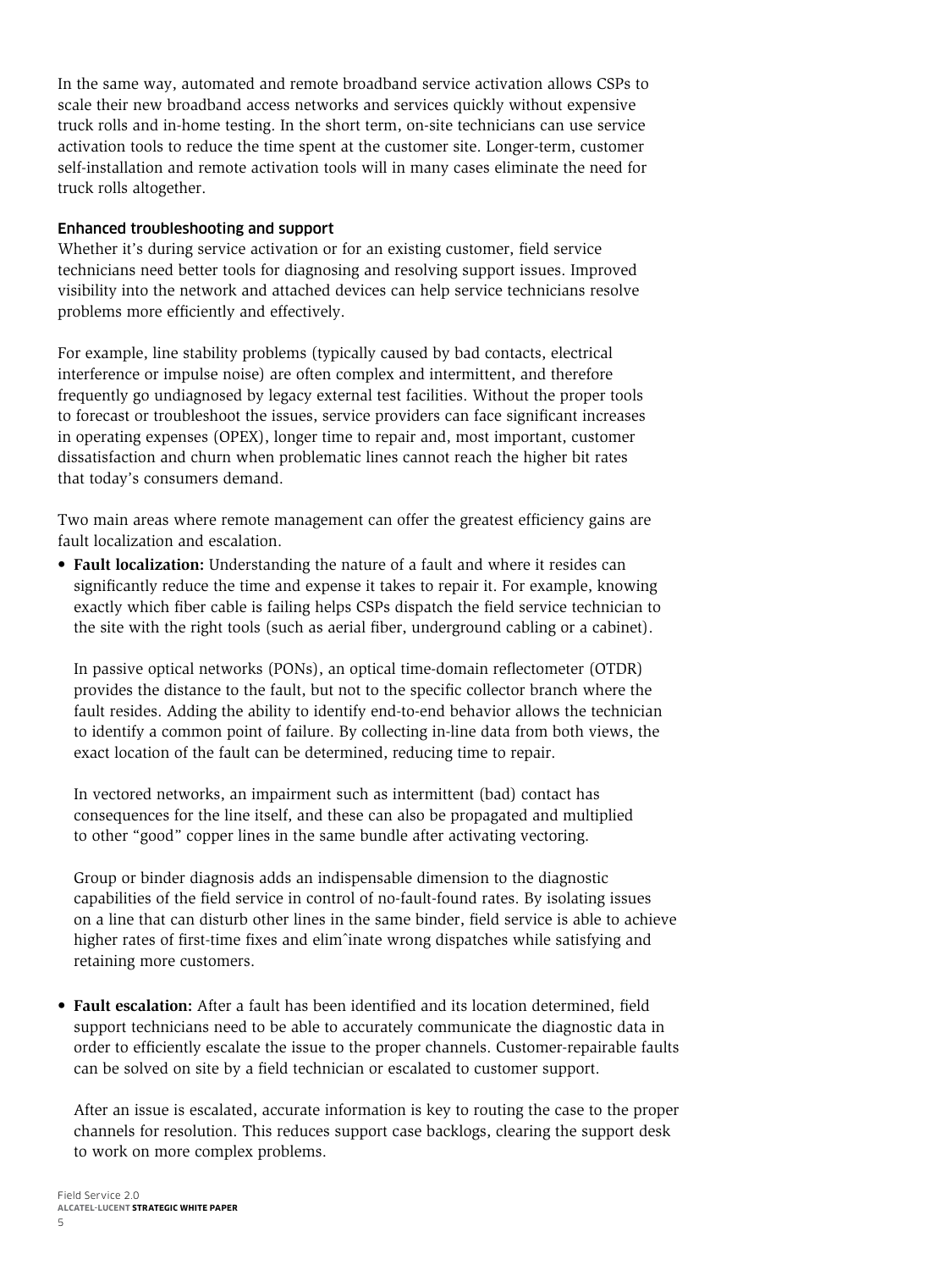<span id="page-7-0"></span>Equipping field service technicians with out-of-the-box complex troubleshooting processes otherwise available only to the Network Operations Center (NOC) results in improved problem resolution response time.

Alcatel-Lucent has a collective call driver knowledge gained from global deployments and provides a library of guided testing workflows for installation and repair activities.

#### Proactive maintenance

To recoup investments, broadband CSPs must not only win new subscribers, they need to nurture them into loyal, long-term customers. A key factor in this process is the ability to detect network faults before the subscriber's service is affected and then perform proactive maintenance.

Knowing when a fault was introduced that degraded performance, then correlating the timing of the fault with network maintenance, equipment changes or digging events, can greatly reduce costs and ensure an uninterrupted customer experience.

#### **Mobility: Anywhere, anytime access**

A fully optimized mobility solution is critical for excellent field service. Mobility is driving a new type of field service automation that is providing huge improvements to customer satisfaction and loyalty.

The biggest return on investment (ROI) improvements from field service mobility come from increased productivity due to more accurate scheduling/dispatch and improved first-time fix due to better access to tools such as the knowledge base, training videos and collaboration.

With this information in mind, CSPs should think through which corporate systems (knowledge bases, content management systems, online libraries of installation and repair manuals, how-to videos, etc.) should be available via mobile device at a customer site, then prioritize developing mobile clients for these systems. On the scheduling/ dispatch side, CSPs need to have the GPS aspect of their mobile strategy figured out up front so they can make location-specific scheduling and routing decisions from Day 1 of go-live.

With real-time scheduling and geo-location (Google Maps) capability, field service technicians can complete more appointments per shift and reduce response time. With automated routing instructions, which include real-time traffic conditions, the drive time to appointments can be reduced. By providing mobile devices to streamline access to knowledge and enable team collaboration, technicians can perform repairs faster and increase first-time fix rates.

This process not only ensures that technicians with the right skill set are properly dispatched the first time with the right information but also gives field service technicians real-time access to critical service data 24x7. These capabilities are absolutely vital to both customer satisfaction and service profitability; field technicians can now work smarter and faster, and spend more of their time and energy focusing on the customer.

"Best-in-Class organizations prioritize the investment in mobile tools to provide technicians with better access to information in the field. The need to resolve customer issues quickly and efficiently has led to the best firms equipping the field with the right tools to find information in a complex world."[4]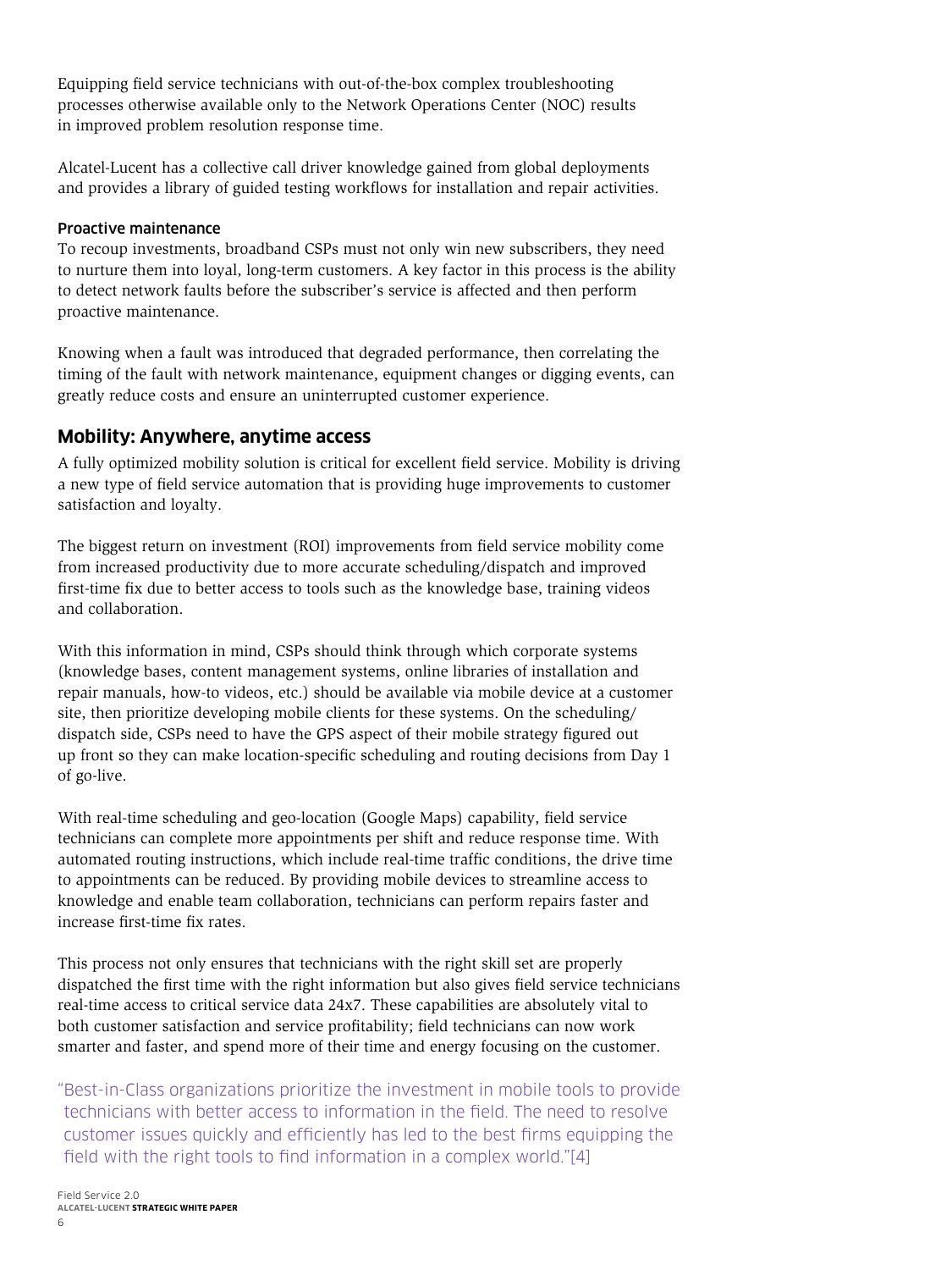<span id="page-8-0"></span>Furthermore, the explosion of powerful mobile devices, including tablets such as the Apple® iPad®, offers the perfect complement to cloud-based solutions. These devices are lighter, easier to use and often less expensive than traditional "ruggedized" service laptops and handheld testing equipment, thereby allowing service organizations to deploy them more quickly and in greater numbers.

#### Recent research confirms these trends. The Service Council's 2013 research on field service and mobility found that "more than 8 out of 10 field service organizations have equipped their technicians with mobile devices."[6]

Finally, as the outside plant is stretched to its limits by high-bit-rate triple-play services, higher-frequency access technologies and the expanded reach of broadband services, legacy external test equipment fails to adequately diagnose line stability problems. As a result, a customer complaint is often vaguely specified, which commonly calls for a truck roll, overloading the service provider's DSL experts. Multiple truck rolls may be required, and uncertainty about the problem's root cause and location may still remain.

Putting operational costs and field service technician productivity aside, a mobile solution that leverages line testing capabilities integrated in the network elements eliminates additional capital expenditures (CAPEX) on external test equipment. At the same time, optimized space is left for access network elements in remote locations or cabinets.

The migration to VoIP and remote digital subscriber line access multiplexer (DSLAM) deployment requires an adaptation of copper testing capabilities. This situation presents an opportunity to replace legacy external test equipment with a modern mobile line testing solution based on the cost-effective and highly distributed line testing capability integrated in the DSLAMs.

#### **Consolidation and collaboration**

There are often many different parties, from individual employees in the NOC, support center and back office to equipment and service partners, involved in delivering broadband service. Coordinating the exchange of information among all of these stakeholders is vital to a CSP's success.

The ability to verify optical signal integrity allows the CSP to confirm the performance of the new service, notify the field technician of installation success or failure, and remotely confirm for the NOC that the work order is complete. Automating the delivery of this information improves relationships among all the parties involved. More important, it has a significant positive impact on the customer relationship.

For a longer-term term view on the performance of the network infrastructure, measurements can be stored in a database. Initial measurements, also known as "birth certificates", provide a performance baseline, and the network's evolution and deviations can then be tracked against that baseline to identify locations in the network where the optical margin is small and service interrupts are imminent.

Maintaining separate dispatch systems or processes for different areas of business is expensive and inefficient. With a single common service management platform, CSPs can comprehensively define, publish and execute advanced service activation, troubleshooting and management logic across the service delivery ecosystem. Consolidation of dispatch systems and processes can reduce CSP expenses and increase efficiency.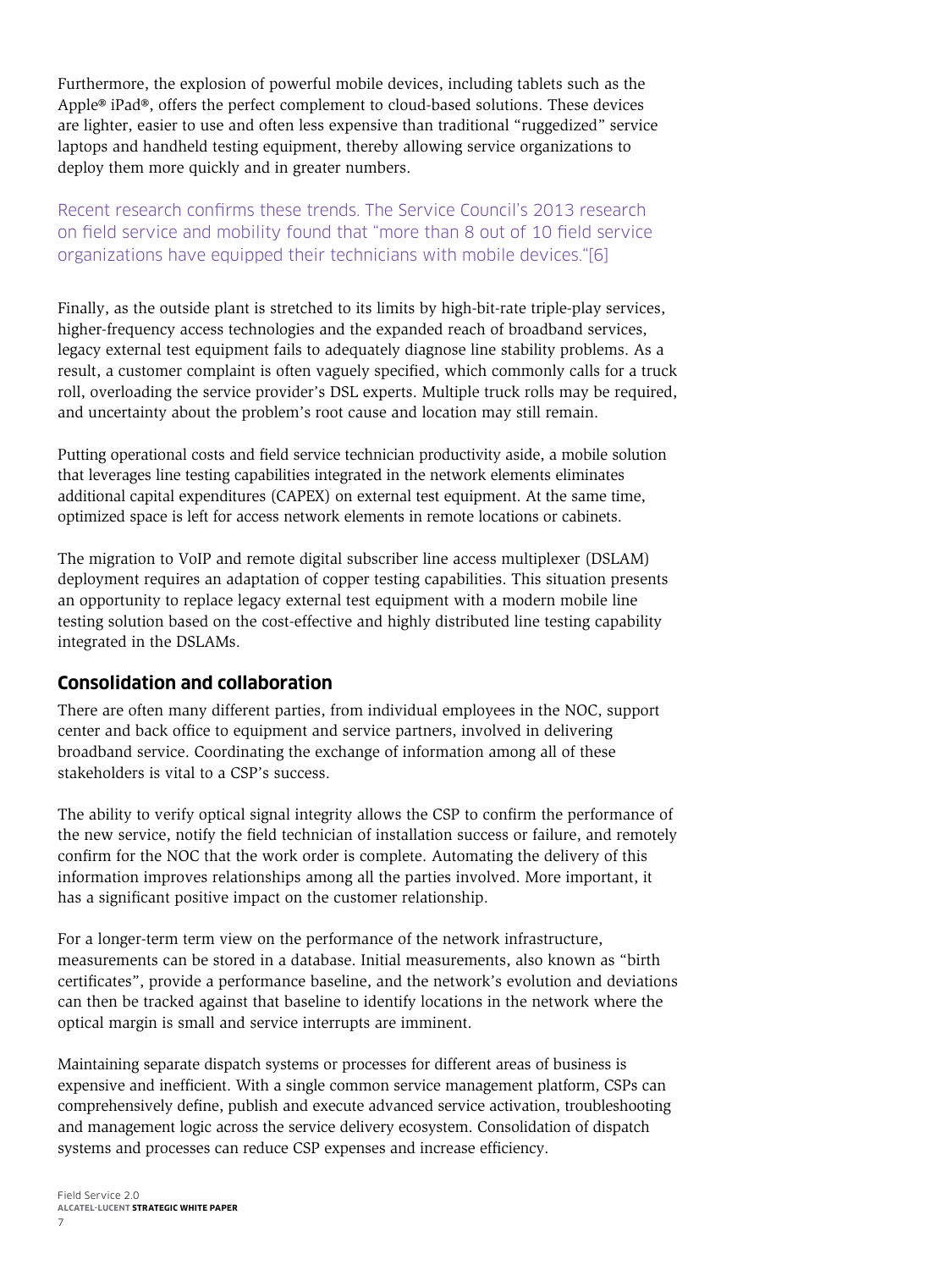<span id="page-9-0"></span>CSPs can sequence, schedule and track field operations activities for:

- Service activation and service assurance work for all types of circuits and services
- All technicians : Outside, inside central/switching office, installation and repair, and cable maintenance
- A complete range of technologies, products and services, including triple play (video, data and voice) networks, fiber (FTTx), xDSL,vDSL2 and vectoring

Solutions that employ applications such as Apple® FaceTime® can revolutionize how a field service organization operates. Field service technicians no longer have to guess at solutions or employ trial-and-error methods. Instead, they can collaborate with other team members to identify problems, get answers to questions, and provide successful solutions. The best person for the job is always on the job  $-$  or only one click away.

#### **Putting the concept to work**

Alcatel-Lucent understands fixed, mobile, broadband and home networking. Managing just under 100 million copper and fiber lines with 30 percent market share and over 100 million devices, Alcatel-Lucent is positioned to help CSPs across the globe overcome the challenges of suboptimal field service and provide exceptional service while keeping operational costs in check.

In a single tier-1 environment, the Alcatel-Lucent has prevented no less than 170,000 helpdesk calls and 150,000 field visits in just one year.

Alcatel-Lucent provides CSPs with solutions that benefit all stakeholders, including subscribers, executives and field teams.

Customers receive a convenient, more personal experience, including:

- No waiting on the phone
- Narrow appointment windows
- Fast installation and repair service
- Easy upgrades to services and speed

Executives enjoy more visibility into the organization, including:

- Field and customer service performance metrics
- Visibility into work orders and the activities of field service partners
- Improved customer service and satisfaction metrics
- A simpler and faster process for developing new business solutions
- Enhanced performance tracking data and other key organizational metrics
- A single, centralized platform for managing and tracking all of a service organization's key operations

The field workforce becomes more empowered to deliver great service while completing more jobs per day through:

- Real-time field dispatch
- Powerful job management through job locations via Google Maps
- Real-time proactive diagnostics tools and dashboard
- Service upgrade prediction
- Service quality history and repair verification before leaving a site
- Identification of disruptive loop issues before vectoring activation
- No need for heavy handheld equipment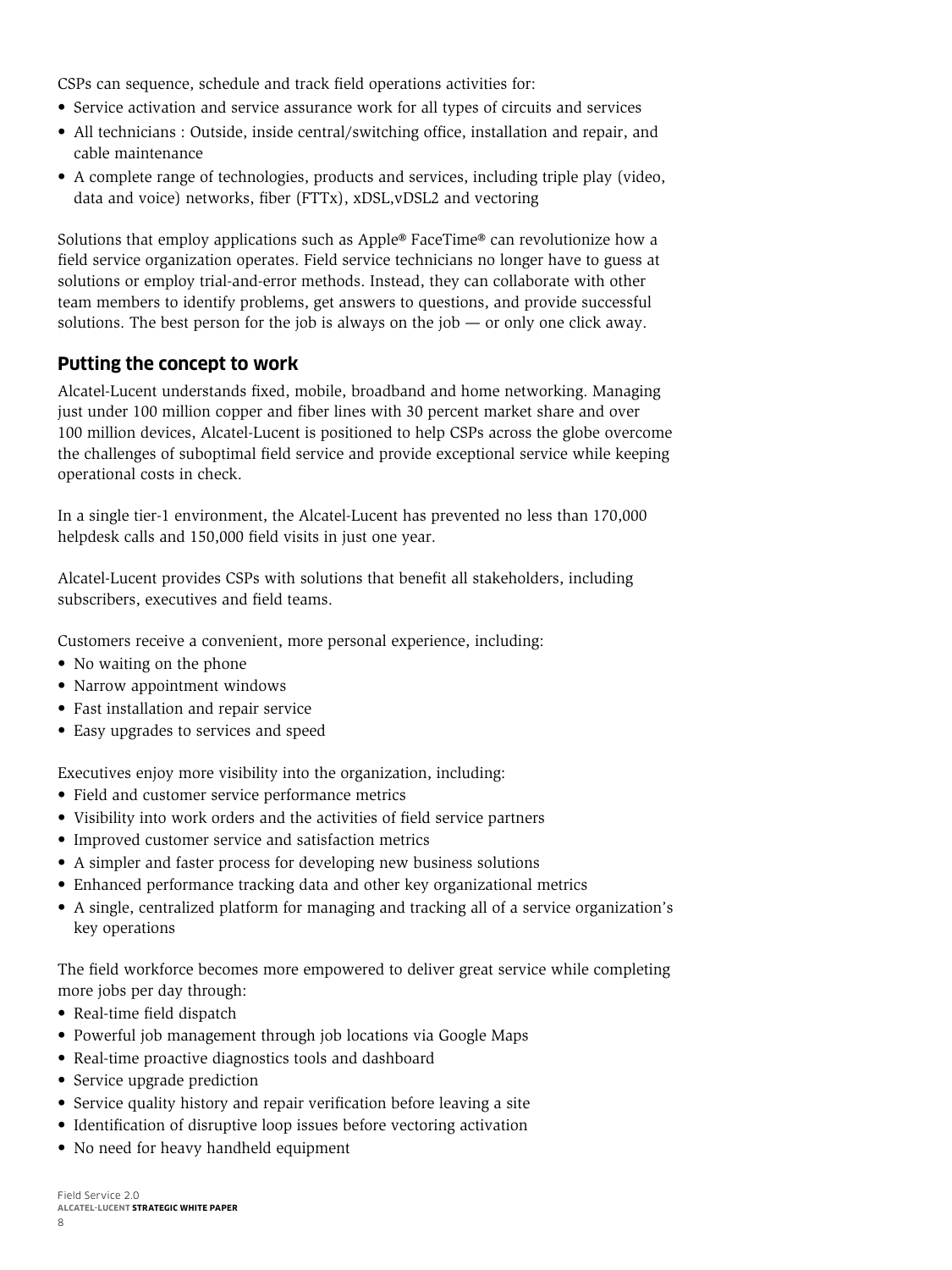# <span id="page-10-0"></span>**CONCLUSION**

Low first-time fix rates can significantly impact key field service goals that extend to the CSP bottom line. They are most often felt in declining customer value and satisfaction, high cost and low profit in service, and lost opportunities for service revenue.

CPSs need to modernize their field service and implement new business processes that will automate manual, labor-intensive processes and empower lower-cost service methods, including automated remote service, self-service and collaboration. CSPs that adopt these methods typically do so by leveraging mobile and integrated solutions that give front-line professionals the tools they need to work more efficiently and to keep customers satisfied and loyal.

Alcatel-Lucent has been an instrumental partner with CSPs around the globe who are looking to overcome the negative effects of suboptimal field service. Field service technicians empowered with the appropriate technologies become far more mobile and adaptable. As a result, they gain the ability to resolve customer issues more quickly, handle higher work volumes with less effort, and improve their overall operating efficiency.

For more information about how Alcatel-Lucent can help improve field service management and your bottom line, go to **[Motive Customer Experience Solutions](http://www.alcatel-lucent.com/solutions/motive-customer-experience)**

## **ACRONYMS**

| CSP               | communications service provider            |
|-------------------|--------------------------------------------|
| <b>DSLAM</b>      | Digital Subscriber Line Access Multiplexer |
| <b>NOC</b>        | Network Operations Center                  |
| VDSL <sub>2</sub> | Very-high-bit-rate Digital Subscriber Line |
| <b>xDSL</b>       | any Digital Subscriber Line                |
| VoIP              | Voice over Internet Protocol               |

### **REFERENCES**

- 1. Aberdeen Group. *Field Service 2014: Access to the Right Information Empowers a Results-Driven Workforce*. January 2014. **<http://www.aberdeen.com/research/8791/ai-field-service-workforce/content.aspx>**
- 2. Aberdeen Group. *Fixing First-Time Fix: Repairing Field Service Efficiency to Enhance Customer Returns*. March 2013. **<http://www.aberdeen.com/research/8425/ai-field-service-efficiency/content.aspx>**
- 3. Aberdeen Group. *Secrets to Optimize Field Service for Better Customer Experiences*. September 2013. **<http://www.aberdeen.com/research/8652/ra-field-service-technician/content.aspx>**
- 4. Aberdeen Group. *Service Lifecycle Excellence: Resolution at the Heart of Service*. July 2014. **<http://www.aberdeen.com/research/9358/rr-service-lifecycle-excellence/content.aspx>**
- 5. Markey, Rob. *Introducing the Promoter Flywheel, Customer Advocacy Blog*. February 9, 2011. **<http://www.robmarkey.com/customer-advocacy-blog/2011/2/9/introducing-the-promoter-flywheel.html>**
- 6. The Service Council. *Reviewing Field Service Strategy*. April 2014. **[http://www.honeywellaidc.com/en-US/about/](http://www.honeywellaidc.com/en-US/about/press-releases/Documents/FS-TSC-Reviewing-Field-Service-Strategy.pdf) [press-releases/Documents/FS-TSC-Reviewing-Field-Service-Strategy.pdf](http://www.honeywellaidc.com/en-US/about/press-releases/Documents/FS-TSC-Reviewing-Field-Service-Strategy.pdf)**